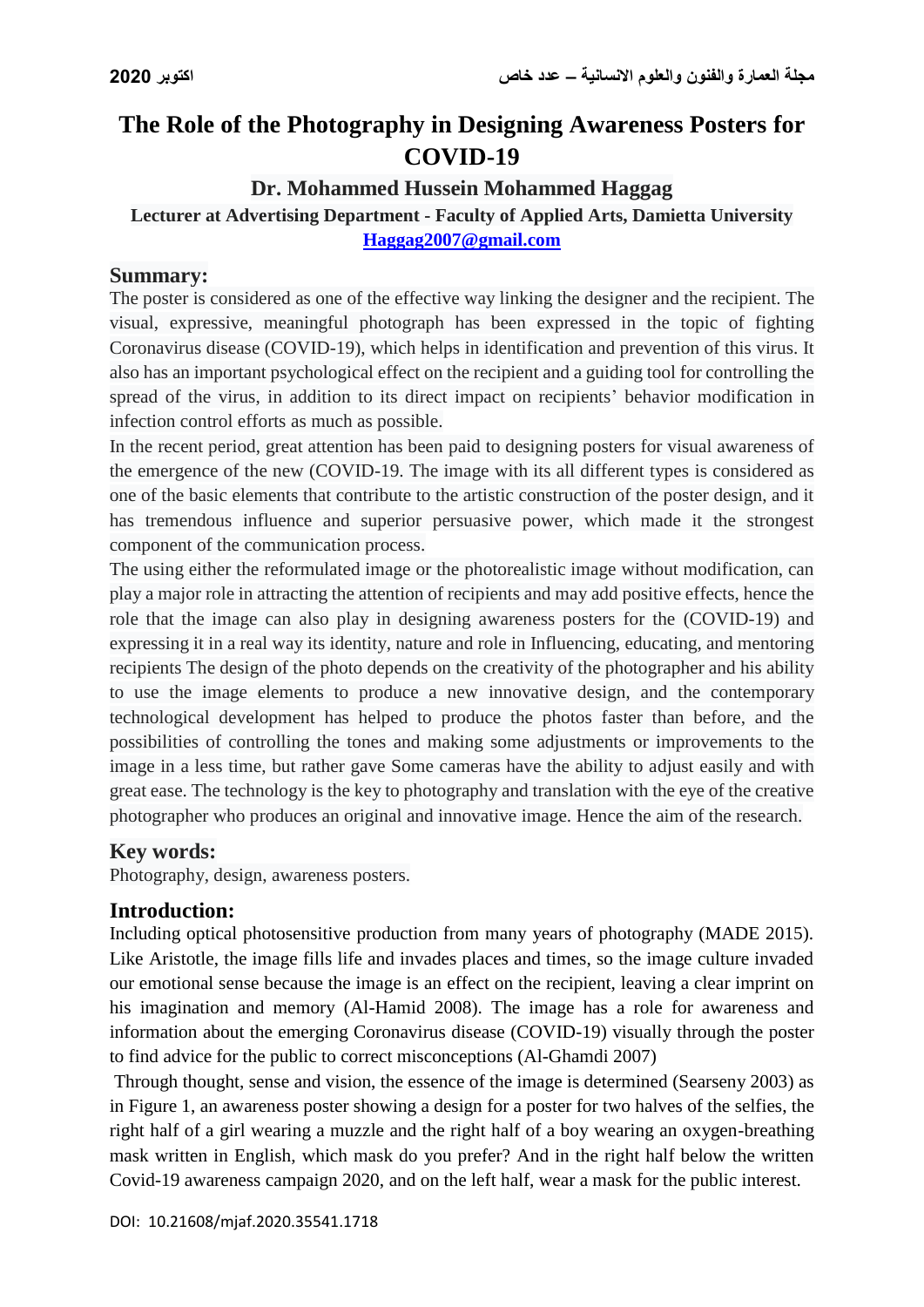

**(Figure number 2) (Sajan 2020)**

The image is closely related to the imagination, because by means of the imagination and its activity, the image enters the imagination of the recipient, imprinting in it in a specific form and a special form that transmits the artist's sense of the direction of things, his emotion and interaction with them (Searseny 2003). As in Figure (2), which illustrates the imagination through a poster executed for the benefit of a company for Lego games (children's cubes), it shows a child in a room playing with a plane of cubes through an open window and written in Spanish, do not go out, fly with Lego..



**(Figure number 2) (Villanueva et al. 2020)**

# **First: the research problem:**

### **The research problem lies in the following question**

How important is the awareness poster as an influential means of communication with its expressive and symbolic presence and its ability to effectively translate influential events? Does the awareness poster have an effective role in society since the start of the pandemic until now? What are the most important changes in its form and content?

### **Second: Imposing research:**

To answer the question raised in the research problem, the researcher assumes the following hypothesis:

-The awareness poster, considering that it is the art of recording and assisting in changing the human event, has undergone differences in terms of form and content as a result of changes in society politically, socially, economically and especially the emerging Coronavirus disease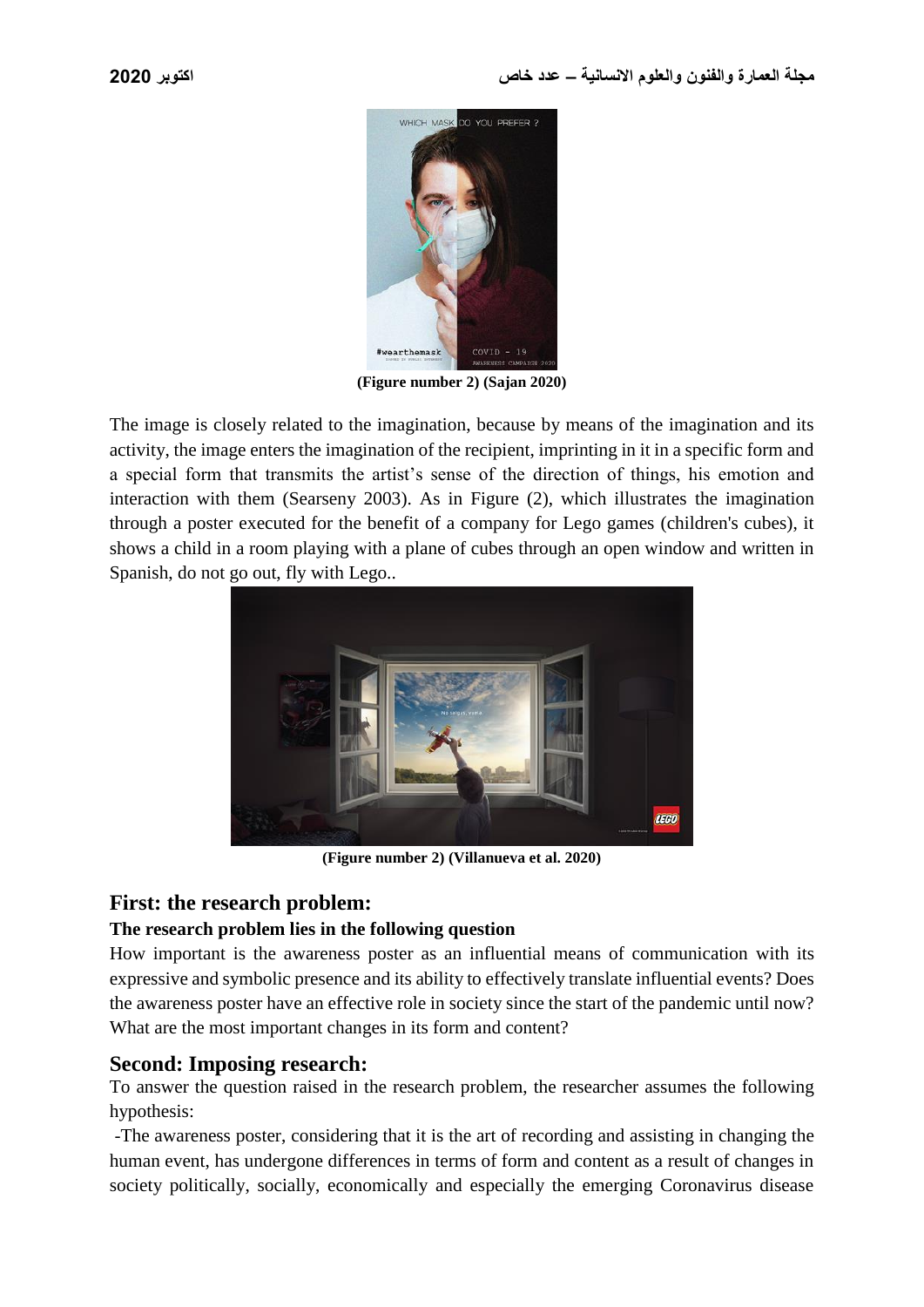(COVID-19) in order to be compatible and expressive of the time period In which he appears so that he is an effective and influential force.

# **Third: Research objectives:**

1-Description and analysis of the photograph and its role in arousing the designer's imagination and pushing him into new design directions for awareness-raising posters.

2-Explain the role of the image in the awareness poster to lay the foundations for its use.

3-Knowing the impact of the awareness poster on the behavior of the recipients, especially towards the current pandemic. .

### **Fourth: The importance of research**

#### **The importance of the research is confined to the following:**

1-Emphasizing the important role of effective communication of the photographic image and its role in technical and aesthetic terms in the awareness poster as a means of visual communication influencing its various plastic elements. .

### **Fifthly results**

The results of the search are as follows

1-The photograph has a positive effect in attracting the viewer's attention to the awareness poster. It also contributes greatly to the communication between the viewer of the awareness poster.

 2-The photograph achieves the visibility of the content of the awareness poster through the indications it emits in the communication process. .

 3-Each wording in the awareness poster has visual meanings and connotations based on the content of the event.

4-Image formatting affects showing and highlighting the significant elements in the image.

### **Sixth, recommendations:**

- Studying the role of the awareness poster, and it is considered one of the most effective types of visual communication on peoples and societies. It is a form of poster art, and it is an effective visual method used to influence the recipient and his appeal to a specific idea or belief.

- How credible is the main role that the awareness poster plays, which is its taking a position on a current issue that is being discussed at a certain stage of time, and the use of this method varies from one place to another.

- To what extent is the awareness poster used as a cultural phenomenon that keeps pace with man's modernity and the development of his mentality, the importance of influencing public opinion, socialization and educating people for new behaviors to deal with the world after the Corona pandemic.

### **References:**

Avgust, Ruslan. 2020. COVID-19. russia. https://www.behance.net/gallery/94551485/COVID-19?tracking\_source=search\_projects\_recommended%7C Corona posters.

Cabanillas, Guadalupe. 2020. News Distancing. Spain. https://www.behance.net/gallery/95320825/News-

Distancing?tracking\_source=search\_projects\_recommended%7Cpandemic posters.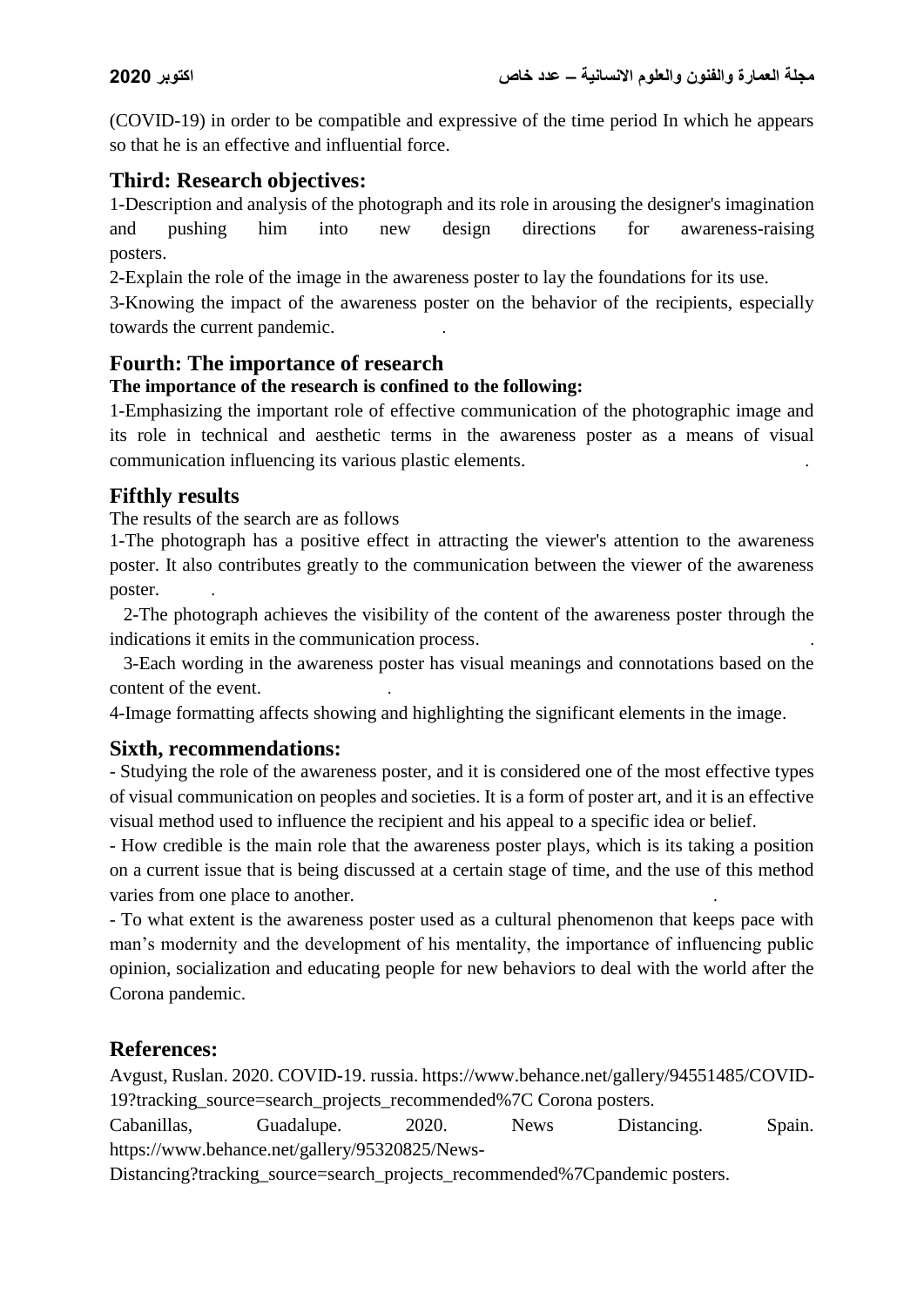Catalán, Dani, Diego Rojas, Tomás Gutiérrez Weil, David (Pate) Espinosa, Sebastián Vega, Diego Torres, and Matías Cubillos. 2020. HazloPorEllas. Chile. https://www.behance.net/gallery/96248865/HazloPorEllas?tracking\_source=search\_projects\_r ecommended%7C%23HazloPorEllas. Fathalla, Andrew. 2020. STAY SAFE STAY HOME POSTERS 2020. Egypt. https://www.behance.net/gallery/95665431/STAY-SAFE-STAY-HOME-POSTERS-2020?tracking\_source=search\_projects\_recommended%7Cpandemic. Gahramy, Arkan, and Hedeya Ashraf. 2020. HISTORY X COVID-19. egypt: Egypt 360. https://www.behance.net/gallery/97933835/HISTORY-X-COVID-19?tracking\_source=search\_projects\_recommended%7CCorona posters. Harutyunyan, Anna. n.d. Cover COVID-19. Armenia. https://www.behance.net/gallery/100055305/Cover-COVID-19. Joly, Martine. 2011. L'image et Les Signes. Paris: Armand Colin. Osama, Ahmed. 2020. COVID-19 Stay Home.. Stay Safe. Egypt. https://www.behance.net/gallery/98640563/COVID-19-stay-home-staysafe?tracking\_source=search\_projects\_recommended%7CCorona posters. Pih, Evgeniy. 2020. No Title. Ukraine. https://www.behance.net/gallery/94567849/Coronavirus-posters-Keep-distance-Stay-athome?tracking\_source=search\_projects\_recommended%7Cpandemic posters. Sajan, Surya. 2020. Covid-19 Awareness Camp. India. https://www.behance.net/gallery/99319137/Covid-19-Awareness-Camp-Poster. Verde, Antonio. 2020. Istayathome-POSTERS-Serie- COVID-19. Italy. https://www.behance.net/gallery/94542339/istayathome-POSTERS-serie-COVID-19?tracking\_source=search\_projects\_recommended%7Cmanifesto antropófago. Villanueva, Miguel Alonso, Jolin Ivan Panta Zegarra, Renato Olcese, Lato La Torre, and Koki Piscoya. 2020. No Title. Peru. https://www.behance.net/gallery/101162773/LEGO-No-salgas-Vuela?tracking\_source=search\_projects\_recommended%7CCorona virus . armaz rawy ,1992,loghat al sora fe al cinema al moasera ,targamet saeed abd el mohsen , al hyaa el ama lelktab . Odan , Rojeh ,2006, al cinema w entag al maana , targamet faez bshor, soriya, mnshorat wezaret el thakafa . omon, jak , 2013, al sora , targama reta al khori , birot , al monazama al arabya lel targama . Al hedawy, taee, 2006, cinemaeyat al taaweel,al entag w mante al dalala, bayroot,al dar al arabya , al markaz al thkafi al araby. Al hameed,shaker abd,2008,al fnon al basarya w abkaryat al edrak,cairo,al hyaa al masrya al ama lel ktab Al ezawy ,nabil ahmed fouad ,2004,wakea tasamem al molsakat al ershadya al shya w emkanyat tatwerha , kolyat al fnon al gamela gameat baghdad. Al ghamedi, ahmed abd el rahman ,2007, thakafet al sora w atharaha al egtmaee w al tarbawi , al ordon , gameat fladelfya.

Bnkrad, saeed , 2009, al sora al eshharya , alyat al eknaa w al dlala , byroot,al markaz al thkafii al arabi .

Gasem,moseb mohamed,2014,al tasweer al dawee fan w tknyat , al erak .

Gasem,nasef,2007,al awlama w khdabha al etsaly fe tasmem al afeesh alsenemaee ,bhth